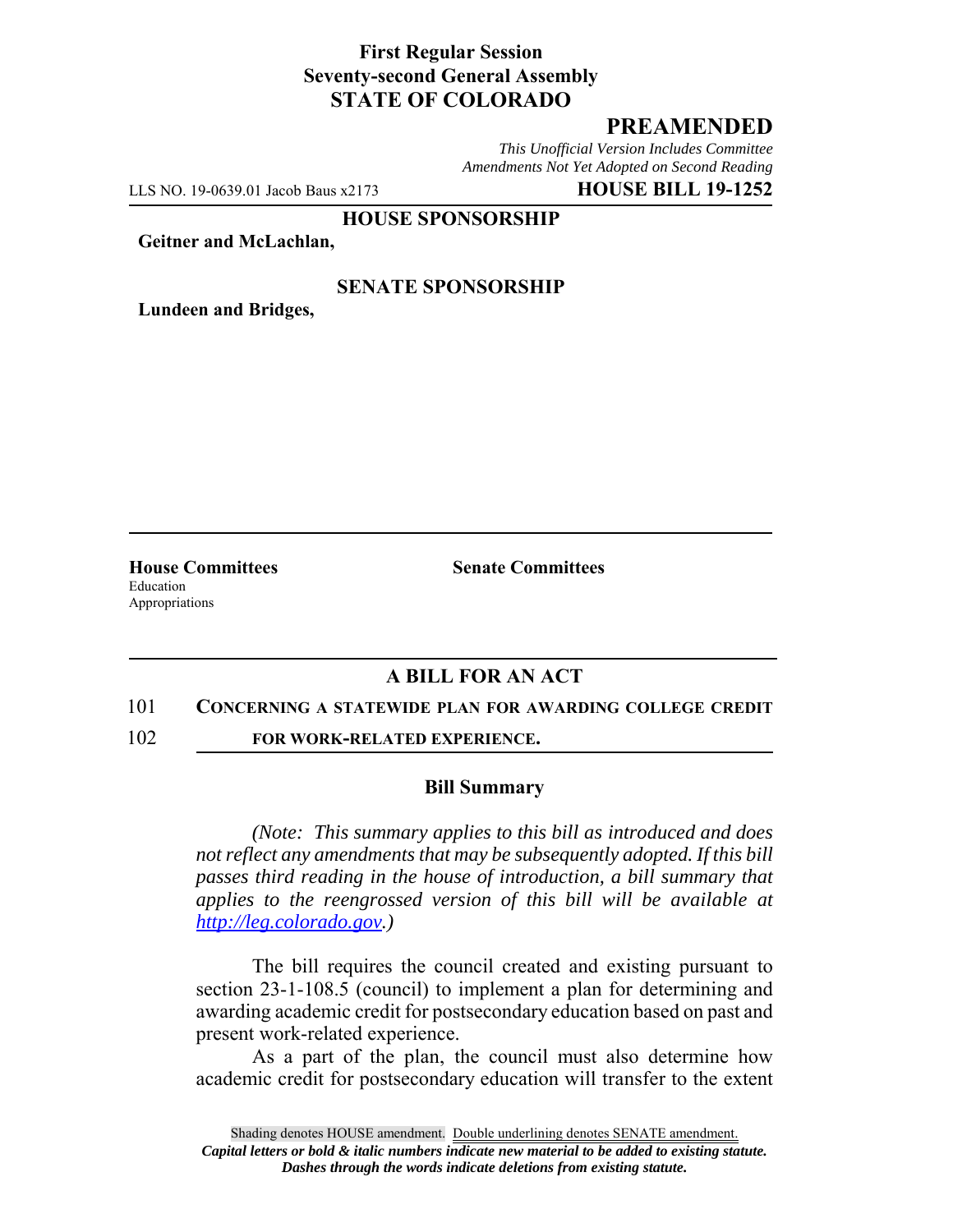possible from career and technical education programs and technical certificate programs to state public 2-year and 4-year institutions of higher education.

The council must consult with representatives from state institutions of higher education, representatives of the Colorado work force development council, and representatives from growing industries in implementing the plan.

The bill requires state institutions of higher education to develop plans to evaluate whether postsecondary education was acquired by work experience and to accept and transfer academic credit awarded for work-related experience as courses with guaranteed-transfer designation or as a part of a statewide articulation agreement.

The bill supplements Colorado's student bill of rights to include a provision declaring that the council shall implement a plan to award academic credit for past and present work-related experience.

1 *Be it enacted by the General Assembly of the State of Colorado:*

- 2 **SECTION 1.** In Colorado Revised Statutes, **add** 23-5-146 as 3 follows:
- 

4 **23-5-146. Credit for work-related experience - plan - report**

- 5  **legislative declaration definitions repeal.** (1) (a) THE GENERAL
- 6 ASSEMBLY FINDS AND DECLARES THAT:

7 (I) IN 2001, THE GENERAL ASSEMBLY PASSED LEGISLATION 8 CREATING A STUDENT BILL OF RIGHTS, WHICH STATES, PURSUANT TO 9 SECTION 23-1-125 (1)(a), THAT STUDENTS SHOULD BE ABLE TO COMPLETE 10 THEIR ASSOCIATE OF ARTS AND ASSOCIATE OF SCIENCE DEGREE PROGRAMS 11 IN NO MORE THAN SIXTY CREDIT HOURS OR THEIR BACCALAUREATE 12 PROGRAMS IN NO MORE THAN ONE HUNDRED TWENTY CREDIT HOURS;

13 (II) THE STUDENT BILL OF RIGHTS ALSO STATES, PURSUANT TO 14 SECTION 23-1-125 (1)(c), THAT STUDENTS HAVE A RIGHT TO CLEAR AND 15 CONCISE INFORMATION CONCERNING WHICH COURSES MUST BE 16 COMPLETED SUCCESSFULLY TO COMPLETE THEIR DEGREES;

17 (III) THE STUDENT BILL OF RIGHTS ALSO STATES, PURSUANT TO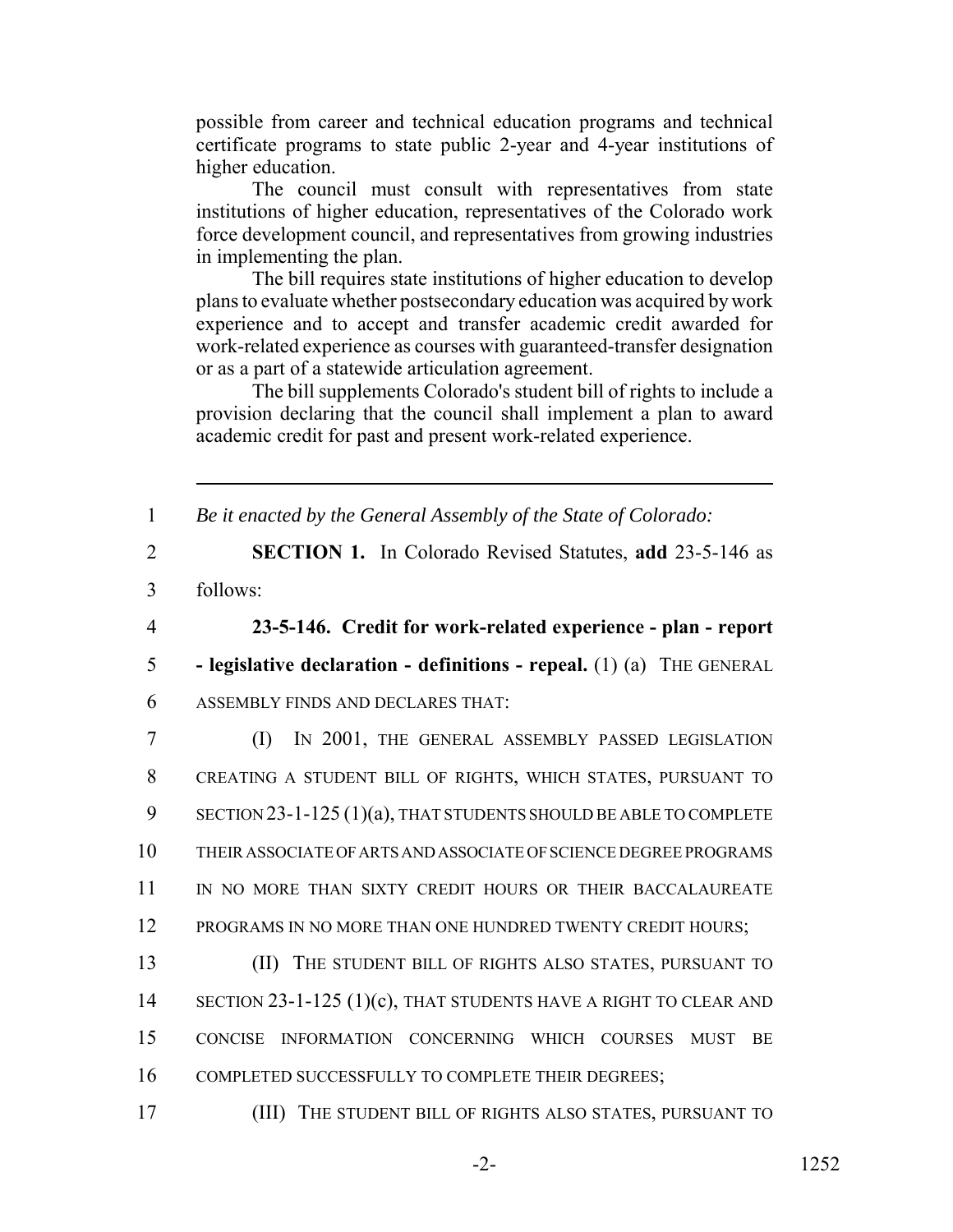1 SECTION 23-1-125 (1)(d), THAT STUDENTS HAVE A RIGHT TO KNOW WHICH COURSES ARE TRANSFERABLE AMONG THE STATE PUBLIC TWO-YEAR AND FOUR-YEAR INSTITUTIONS OF HIGHER EDUCATION;

 (IV) THE GENERAL EDUCATION COURSES THAT ARE TRANSFERABLE AMONG THE STATE PUBLIC TWO-YEAR AND FOUR-YEAR INSTITUTIONS OF HIGHER EDUCATION HAVE BECOME KNOWN AS GUARANTEED TRANSFER PATHWAYS COURSES, WHICH GIVE STUDENTS THE RIGHT TO CHOOSE FROM HUNDREDS OF COURSES THAT ARE TRANSFERABLE;

 (V) STUDENTS HAVE THE RIGHT TO HAVE THEIR PRIOR LEARNING EVALUATED FOR ACADEMIC CREDIT CONSIDERATION, PURSUANT TO SECTION 23-1-125 (4.5);

 (VI) STUDENTS CAN BENEFIT FROM THE ABILITY TO HAVE WORK-RELATED EXPERIENCE BEYOND GENERAL EDUCATION COUNT TOWARD ACADEMIC CREDIT AND POSTSECONDARY CREDENTIALS AT STATE PUBLIC INSTITUTIONS OF HIGHER EDUCATION;

 (VII) STUDENTS ENROLLED IN COURSES, PROGRAMS, OR WORK-RELATED EXPERIENCES THAT DEMONSTRATE POSTSECONDARY LEARNING SHOULD BE ELIGIBLE FOR COLLEGE CREDIT AWARDED TOWARD 19 THE ATTAINMENT OF A POSTSECONDARY CREDENTIAL;

 (VIII) STUDENTS WHO COMPLETE COURSES, PROGRAMS, OR WORK-RELATED EXPERIENCES THAT CAN BE APPLIED TO THE COMPLETION OF A POSTSECONDARY CREDENTIAL MUST HAVE THE ABILITY TO HAVE THOSE COURSES, PROGRAMS, OR WORK-RELATED EXPERIENCES ENHANCED AND APPLIED TOWARD THE COMPLETION OF A POSTSECONDARY CREDENTIAL THROUGH A STATEWIDE PROCESS;

**(IX)** TO ENSURE THE ECONOMIC VITALITY OF COLORADO, EVERY BUSINESS NEEDS ACCESS TO A SKILLED WORKFORCE, AND EVERY

-3- 1252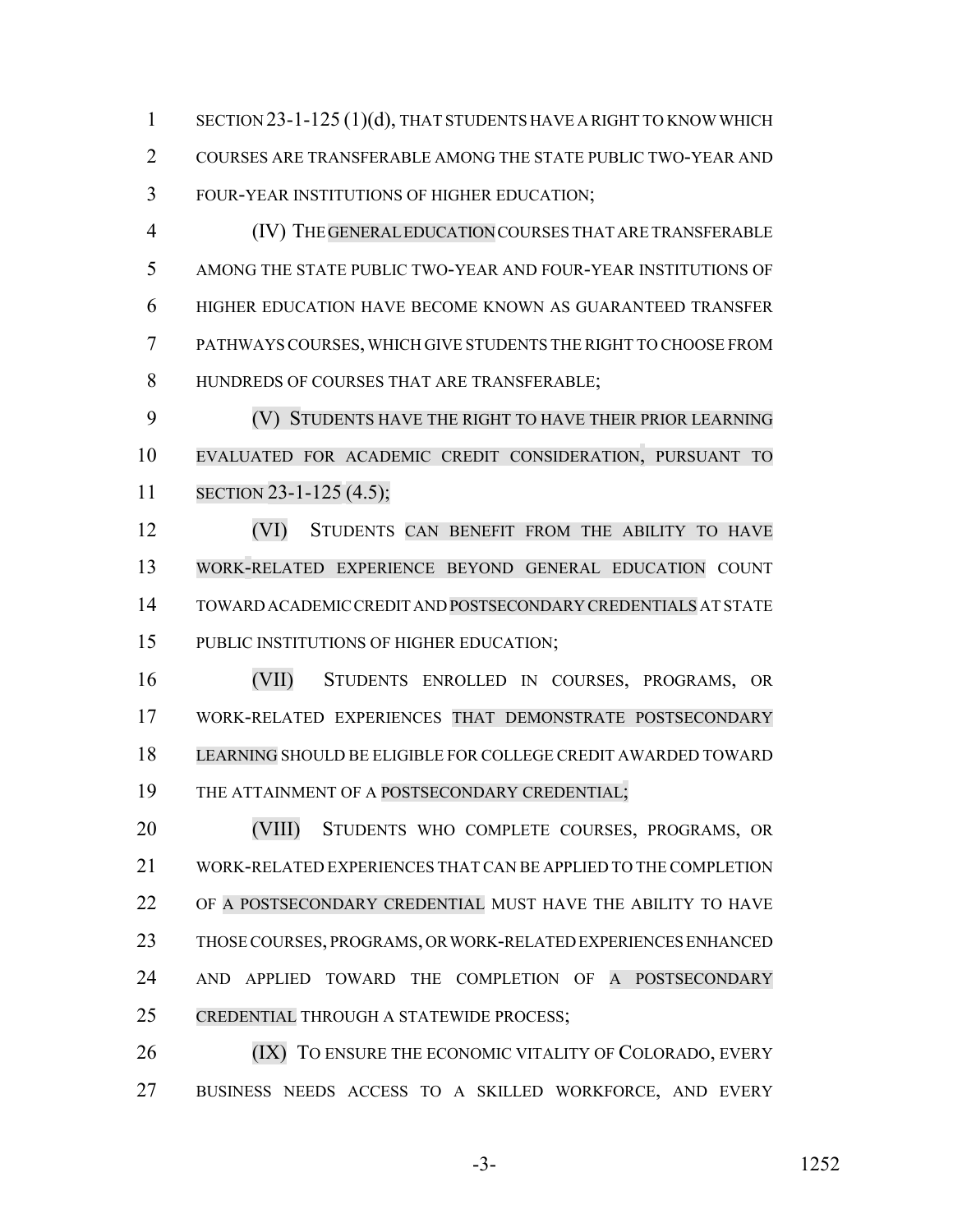COLORADAN NEEDS ACCESS TO MEANINGFUL EMPLOYMENT;

2 (X) DURING THE 2016-17 AND 2017-18 SCHOOL YEARS, HIGH SCHOOL STUDENTS HAVE EARNED NINE THOUSAND INDUSTRY CREDENTIALS, WHEN ALIGNED WITH GUARANTEED TRANSFER COURSES OR STATEWIDE ARTICULATION AGREEMENTS, RELATED TO HIGH-DEMAND JOBS AND INDUSTRIES IN COLORADO. THESE INDUSTRY CREDENTIALS SHOULD COUNT TOWARD CREDIT THAT IS TRANSFERABLE TO POSTSECONDARY CREDENTIALS.

 (XI) THE COUNCIL'S STATE PLAN TO ALLOW WORK-RELATED EXPERIENCE TO COUNT TOWARD A STUDENT'S POSTSECONDARY EDUCATION MUST BE OPEN, TRANSPARENT, AND CREDIBLE SO STUDENTS CAN PROGRESS SMOOTHLY AND MORE EFFICIENTLY ALONG PATHWAYS 13 INTO POSTSECONDARY EDUCATION AND THE WORKFORCE; AND

 (XII) INDUSTRY MEMBERS, ESPECIALLY MEMBERS FROM GROWING INDUSTRIES WITH CRITICAL OCCUPATIONS AND TOP JOBS THAT ARE IDENTIFIED IN THE ANNUAL COLORADO TALENT PIPELINE REPORT, ARE IMPORTANT STAKEHOLDERS IN THIS PROCESS TO ENSURE OUR HIGHER EDUCATION SYSTEM IS PERMEABLE AND SEAMLESS FOR STUDENTS AND THE CURRENT WORKFORCE.

 (b) THEREFORE, BY REQUIRING THE COUNCIL TO ADOPT AND IMPLEMENT A PLAN FOR AWARDING CREDIT FOR POSTSECONDARY EDUCATION ACQUIRED THROUGH WORK-RELATED EXPERIENCE, THE GENERAL ASSEMBLY WILL ENSURE MULTIPLE PATHWAYS TO CAREER AND FINANCIAL SUCCESS FOR COLORADO STUDENTS AND WORKERS AND WILL ENSURE THAT THESE PATHWAYS LEAD TO POSTSECONDARY CREDIT TRANSFERABLE UNDER THE GUARANTEED TRANSFER PATHWAYS

-4- 1252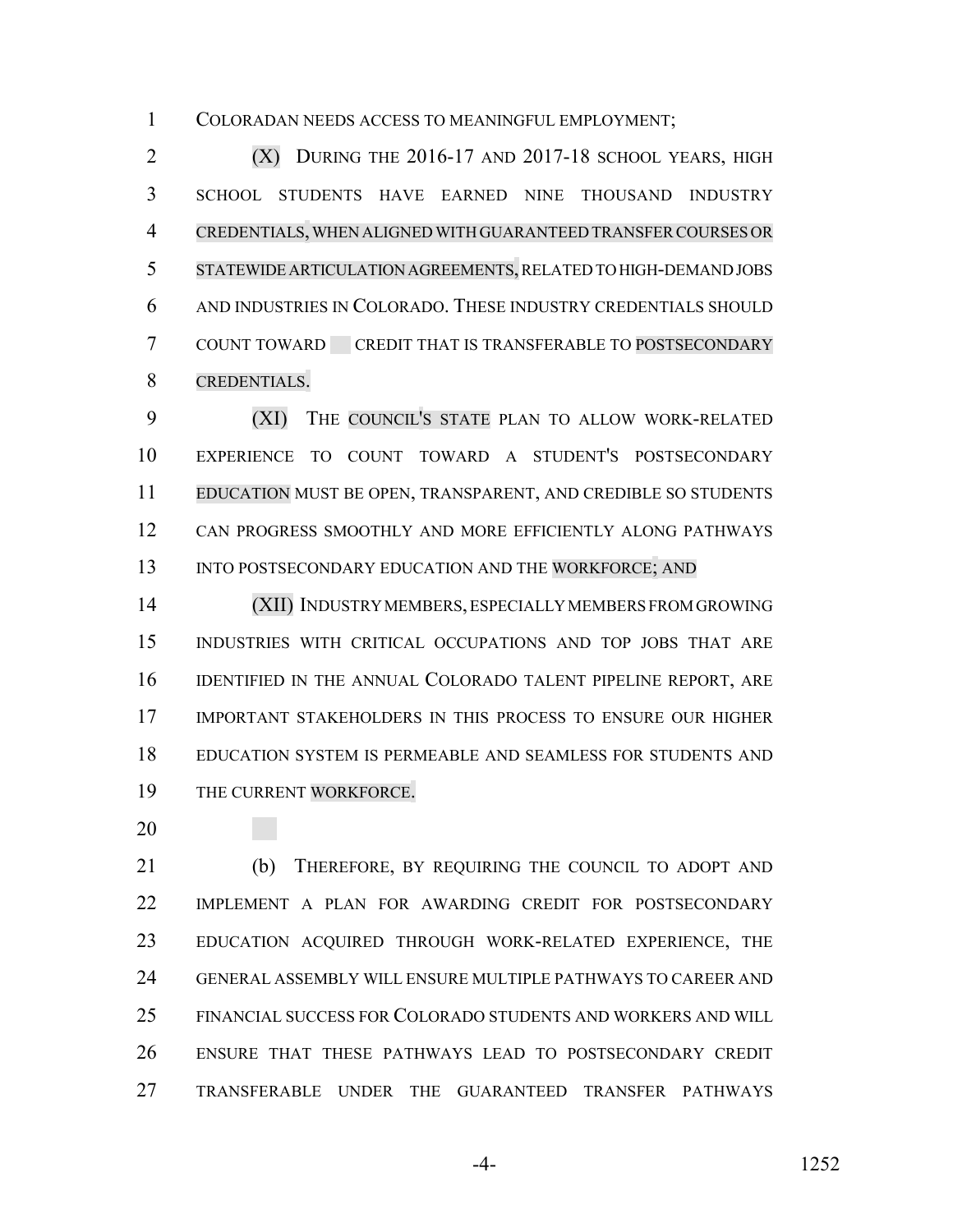FRAMEWORK OR, WHERE POSSIBLE, WITHIN A STATEWIDE ARTICULATION AGREEMENT.

 (2) AS USED IN THIS SECTION, UNLESS THE CONTEXT OTHERWISE REQUIRES:

 (a) "COUNCIL" MEANS THE COUNCIL CREATED AND EXISTING PURSUANT TO SECTION 23-1-108.5, CONVENED BY THE COMMISSION ON HIGHER EDUCATION.

 (b) "PRIOR LEARNING"MEANS POSTSECONDARYACADEMIC CREDIT FOR DEMONSTRATED LEARNING THAT OCCURS THROUGH EDUCATION, EMPLOYMENT, MILITARY SERVICE, OR OTHER EXPERIENCES.

 (c) "STATE INSTITUTION OF HIGHER EDUCATION" OR "INSTITUTION" 12 HAS THE SAME MEANING SET FORTH IN SECTION 23-18-102 (10); EXCEPT THAT "STATE INSTITUTION OF HIGHER EDUCATION" OR "INSTITUTION" INCLUDES EACH LOCAL DISTRICT COLLEGE THAT IS PART OF A LOCAL COLLEGE DISTRICT ORGANIZED PURSUANT TO ARTICLE 71 OF TITLE 23 AND AREA TECHNICAL COLLEGES, AS DEFINED IN SECTION 23-60-103 (1).

 (d) "WORK-RELATED EXPERIENCE" MEANS ANY EXPERIENCE ACQUIRED THROUGH WORK WITHIN THE PAST TEN YEARS, INCLUDING BUT NOT LIMITED TO A BUSINESS CREDENTIAL, AN INDUSTRY CREDENTIAL, A TECHNICAL CERTIFICATE, AN INTERNSHIP, A RESIDENCY, A PRE-APPRENTICESHIP PROGRAM, OR AN APPRENTICESHIP PROGRAM.

22 (3) ON OR BEFORE JANUARY 1, 2021, THE COUNCIL SHALL CREATE, ADOPT, IMPLEMENT, AND MAKE PUBLIC A PLAN TO DETERMINE AND AWARD ACADEMIC CREDIT FOR POSTSECONDARY EDUCATION FOR COMPETENCIES DEMONSTRATED FROM PAST AND PRESENT WORK-RELATED EXPERIENCE FOR THE CAREER AND TECHNICAL EDUCATION PROGRAMS ASSOCIATED WITH THE FASTEST-GROWING INDUSTRIES IDENTIFIED IN THE MOST RECENT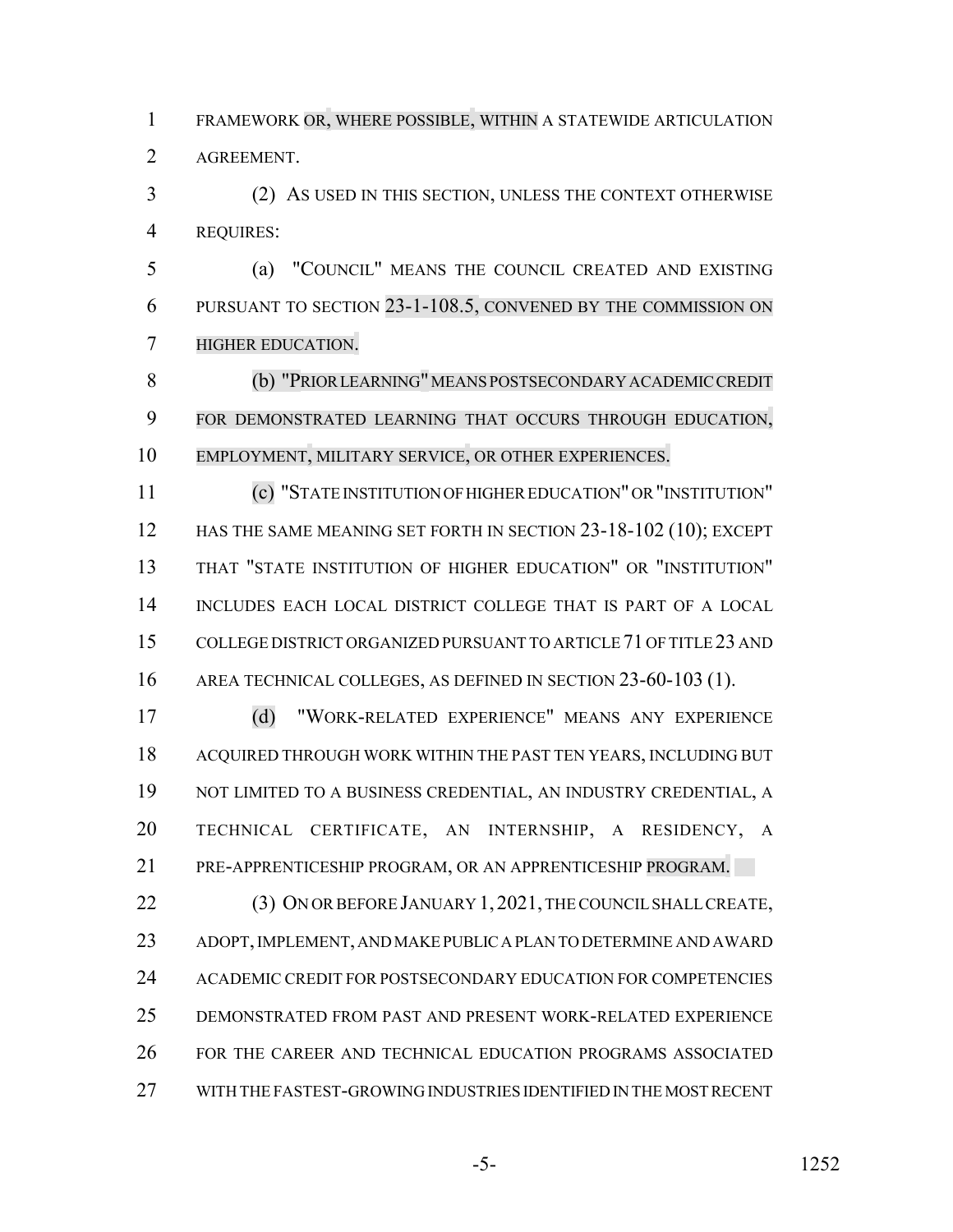COLORADO TALENT PIPELINE REPORT.

 (4) THE COUNCIL, AS A PART OF THE PLAN FOR ADOPTION AND IMPLEMENTATION PURSUANT TO SUBSECTION (3) OF THIS SECTION, SHALL: (a) IMPLEMENT A PLAN TO DETERMINE HOW POSTSECONDARY EDUCATION CREDIT WILL TRANSFER FROM CAREER AND TECHNICAL EDUCATION PROGRAMS TO THE EXTENT POSSIBLE TO STATE PUBLIC TWO-YEAR AND FOUR-YEAR INSTITUTIONS OF HIGHER EDUCATION;

 (b) DEVELOP A PROCESS FOR ALIGNING COMPETENCIES AND RELATED PRIOR LEARNING PURSUANT TO THIS SECTION; AND

 (c) IMPLEMENT A PLAN TO DETERMINE HOW COMPETENCIES, STUDENT LEARNING OUTCOMES, PRIOR LEARNING DEMONSTRATIONS 12 THROUGH WORK-RELATED EXPERIENCE, CERTIFICATES, ASSOCIATE DEGREES, OR OTHER CREDENTIALS DESCRIBED IN SUBSECTION (4)(b) OF THIS SECTION RESULT IN POSTSECONDARY ACADEMIC CREDIT WITH GUARANTEED-TRANSFER DESIGNATION.

 (5) IN FULFILLING THE REQUIREMENTS OF SUBSECTION (4) OF THIS SECTION, THE COUNCIL MUST REQUIRE PRIORITIZATION OF OCCUPATIONS THAT ARE RESPONSIVE TO WORKFORCE DEMANDS AND ARE INDUSTRIES IDENTIFIED IN THE MOST RECENT COLORADO TALENT PIPELINE REPORT.

20 (6) THE COUNCIL, AS A PART OF THE PLAN FOR ADOPTION AND 21 IMPLEMENTATION PURSUANT TO SUBSECTION (3) OF THIS SECTION, SHALL EVALUATE TECHNICAL CERTIFICATE PROGRAMS TO DETERMINE WHICH CERTIFICATES MAY APPLY TOWARD A POSTSECONDARY CREDENTIAL. 24 THESE CERTIFICATES CAN BE EARNED IN AREAS INCLUDING BUSINESS, 25 MILITARY, EDUCATION, OR INDUSTRY.

26 (7) THE COUNCIL, IN CREATING THE PLAN FOR ADOPTION AND IMPLEMENTATION PURSUANT TO SUBSECTION (3) OF THIS SECTION, MUST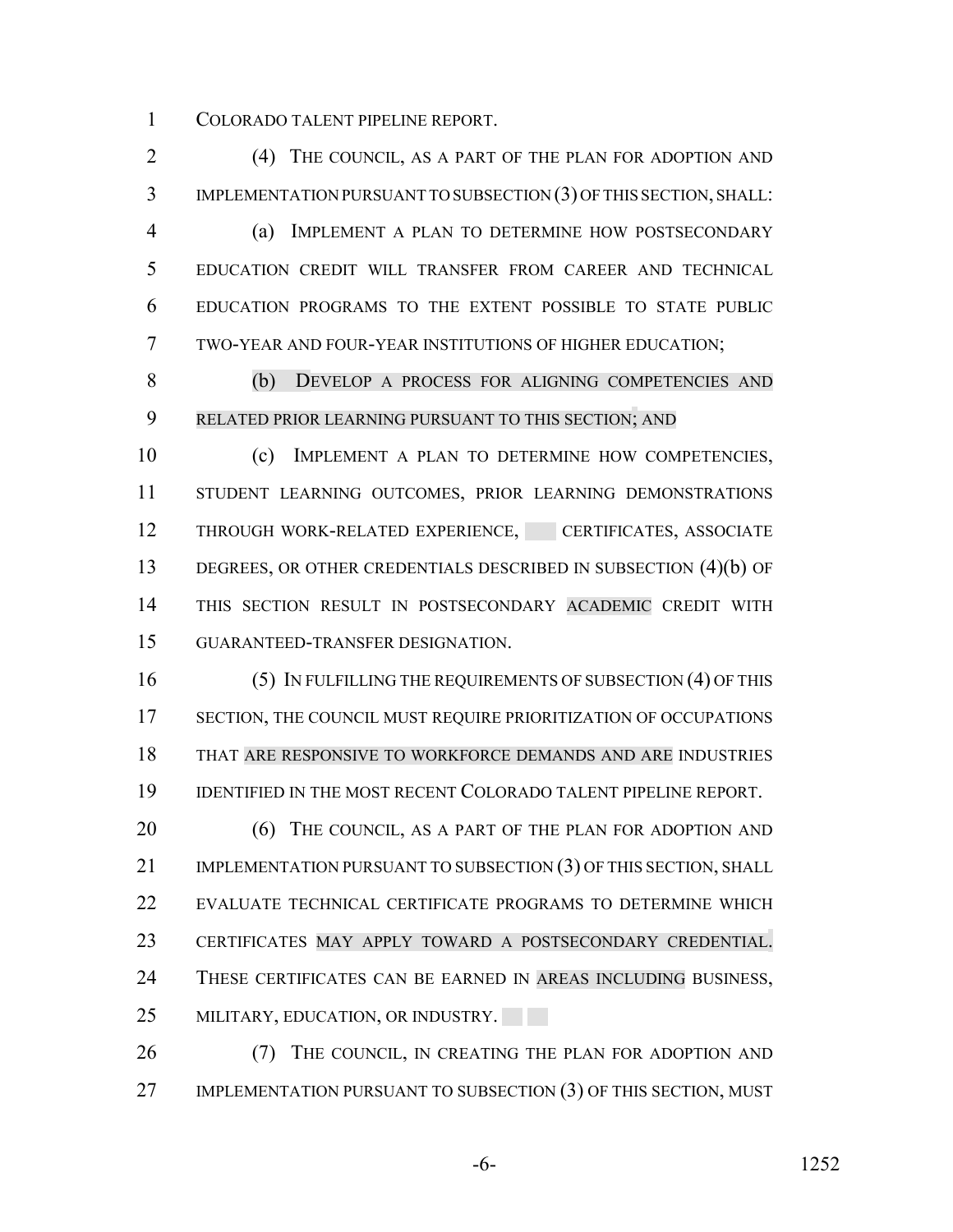CONSULT WITH AND INCLUDE RECOMMENDATIONS, TO THE EXTENT PRACTICABLE, FROM:

(a) REPRESENTATIVES OF INSTITUTIONS;

 (b) REPRESENTATIVES OF THE COLORADO WORK FORCE DEVELOPMENT COUNCIL; AND

 (c) REPRESENTATIVES OF GROWING INDUSTRIES IDENTIFIED IN THE MOST RECENT COLORADO TALENT PIPELINE REPORT AND ORGANIZATIONS REPRESENTING THEM.

 (8) ON OR BEFORE JANUARY 1,2022, THE COUNCIL SHALL CREATE, ADOPT, IMPLEMENT, AND MAKE PUBLIC A PLAN TO DETERMINE AND AWARD ACADEMIC CREDIT FOR POSTSECONDARY EDUCATION FOR COMPETENCIES DEMONSTRATED FROM PAST AND PRESENT WORK-RELATED EXPERIENCE FOR ADDITIONAL CAREER AND TECHNICAL EDUCATION PROGRAMS NOT ADDRESSED IN SUBSECTION (5) OF THIS SECTION.

 (9) THE PLAN CREATED, ADOPTED, AND IMPLEMENTED BY THE COUNCIL PURSUANT TO SUBSECTION (3) OF THIS SECTION MUST REQUIRE 17 EACH CAMPUS OF THE INSTITUTION TO:

 (a) EVALUATE WHETHER POSTSECONDARY-LEVEL EDUCATION WAS ACQUIRED BY A STUDENT FROM WORK-RELATED EXPERIENCE AND AWARD APPROPRIATE ACADEMIC CREDIT FOR THE WORK-RELATED EXPERIENCE CONSISTENT WITH STANDARDS ESTABLISHED BY THE COUNCIL'S PLAN; AND **(b) BEGINNING JANUARY 1, 2023, ACCEPT AND TRANSFER WITHIN**  THE INSTITUTION AND TO OTHER INSTITUTIONS ACADEMIC CREDIT AWARDED FOR WORK-RELATED EXPERIENCE AS COURSES WITH GUARANTEED-TRANSFER DESIGNATION, UNLESS THE COUNCIL CREATES, ADOPTS, AND IMPLEMENTS A NEW PLAN PRIOR TO JANUARY 1, 2023, CONCERNING THE TRANSFER OF ACADEMIC CREDIT AWARDED FOR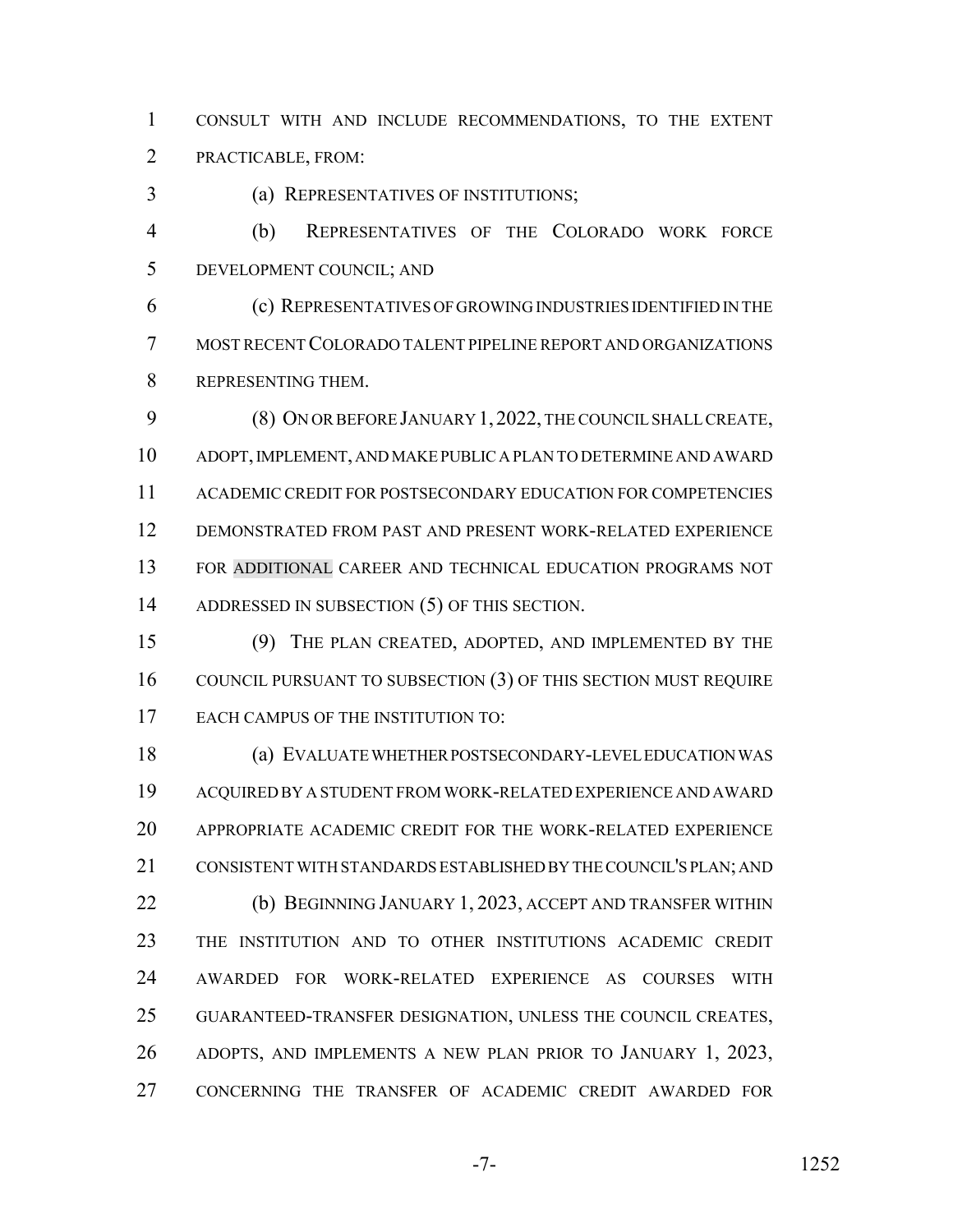WORK-RELATED EXPERIENCE FOR COURSES WITH GUARANTEED-TRANSFER DESIGNATION. THE NEW PLAN MUST REQUIRE EACH CAMPUS TO ACCEPT THE TRANSFER OF ACADEMIC CREDIT AWARDED BY AN INSTITUTION FOR WORK-RELATED EXPERIENCE. EACH CAMPUS MAY ALSO ACCEPT OTHER PRIOR ACADEMIC CREDIT AWARDED FOR WORK-RELATED EXPERIENCE TOWARD THE STUDENT'S PROGRAM OF STUDY IF THE CREDIT MEETS STANDARDS ESTABLISHED BY THE CAMPUS.

 (10) (a) DURING THE FIRST REGULAR SESSION OF THE SEVENTY-THIRD GENERAL ASSEMBLY IN 2021, THE DEPARTMENT OF HIGHER EDUCATION SHALL REPORT TO THE EDUCATION COMMITTEES OF THE SENATE AND HOUSE OF REPRESENTATIVES, OR ANY SUCCESSOR COMMITTEES, REGARDING THE CREATION, ADOPTION, AND IMPLEMENTATION OF THE INSTITUTIONS' PLANS ADOPTED PURSUANT TO THIS SECTION.

 (b) THIS SUBSECTION (10) IS REPEALED, EFFECTIVE JULY 1, 2021. (11) (a) ON OR BEFORE MARCH 1, 2023, AND ON OR BEFORE MARCH 1 OF EACH YEAR THEREAFTER, THE COUNCIL SHALL REPORT TO THE EDUCATION COMMITTEES OF THE SENATE AND HOUSE OF REPRESENTATIVES, OR ANY SUCCESSOR COMMITTEES, REGARDING THE IMPLEMENTATION OF THIS SECTION. THE REPORT MUST INCLUDE, AT A MINIMUM:

**(I) THE NUMBER OF STUDENTS WHO HAVE TRANSFERRED CREDITS** 23 TO OR FROM AN INSTITUTION PURSUANT TO THIS SECTION;

 (II) DATA REGARDING THE AGE AND DEMOGRAPHICS OF STUDENTS WHO HAVE TRANSFERRED CREDITS TO OR FROM AN INSTITUTION PURSUANT TO THIS SECTION:

27 (III) THE IMPLEMENTATION CHALLENGES OF THIS SECTION; AND

-8- 1252